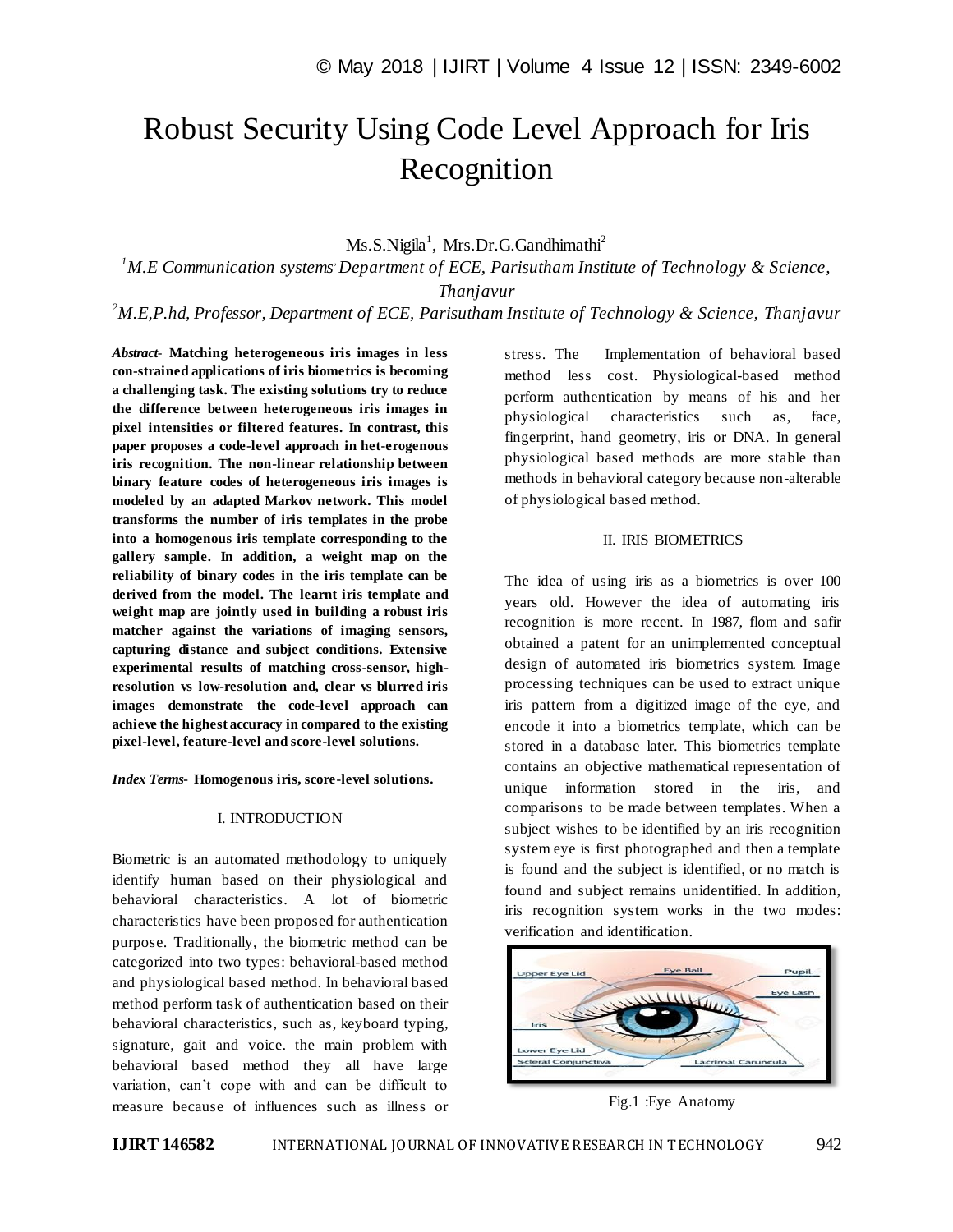## III. METHODOLOGY

This proposed system a code-level algorithm that embeds the heterogeneous iris codes of probe images into the space spanned by gallery-state codes. Such that the distance between heterogeneous iris images after mapping approximates the distances in homogeneous spaces. To the best of our knowledge, this is the first attempt on a general framework for heterogeneous iris recognition using code-level information mapping. However, the formulation of non-linear relationship between iris codes of heterogeneous images is difficult, and the only codelevel approach proposed in the literature is our initial work about LR iris recognitiona.

When a subject wishes to be identified by an iris recognition system eye is first photographed, and then a template created for their iris region. This template are separated into two parts code can be mapped and weight mask can be calculated separately stored in a database. The process can be repeated for an present state iris image the comparison has been done separately for code vector and weight vector the template has been undergone for matching the templates are matched it recognize the iris image. It consists of two modes: verification and identification.





FIG 3

#### A) PRE-PROCESSING

The iris image is first resized to a particular size. The noises in the frames reduce the quality of the frames. Each frame are considered as images. In order to improve the quality of the images we normally employ some filtering operations. Median filter is used for filtering. The median filter considers each pixel in the image in turn and looks at its nearby neighbors to decide whether or not it is representative of its surroundings. Instead of simply replacing the pixel value with the median of neighboring pixel values. The median is calculated by first sorting all the pixel values from the surrounding neighborhood into numerical order and then replacing the pixel being considered with the middle pixel value. In image processing, it is often desirable to be able to perform some kind of noise reduction on an image or signal. The median filter is a nonlinear digital filtering technique, often used to remove noise. Such noise reduction is a typical pre-processing step to improve the results of later processing (for example, edge detection on an image).



Fig.4: Pre-processed image

## B) OSTU THRESHOLDING METHOD

Finding the eye iris is not an easy task as its intensity is similar to that of the sclera and is often covered by eyelashes and eyelids. However, for the reason of its regular size and uniform dark shade of the pupil, is considered easy to segment. Both pupil and iris can be estimated as concentric and this provides an accurate entry pixel for auto localization.



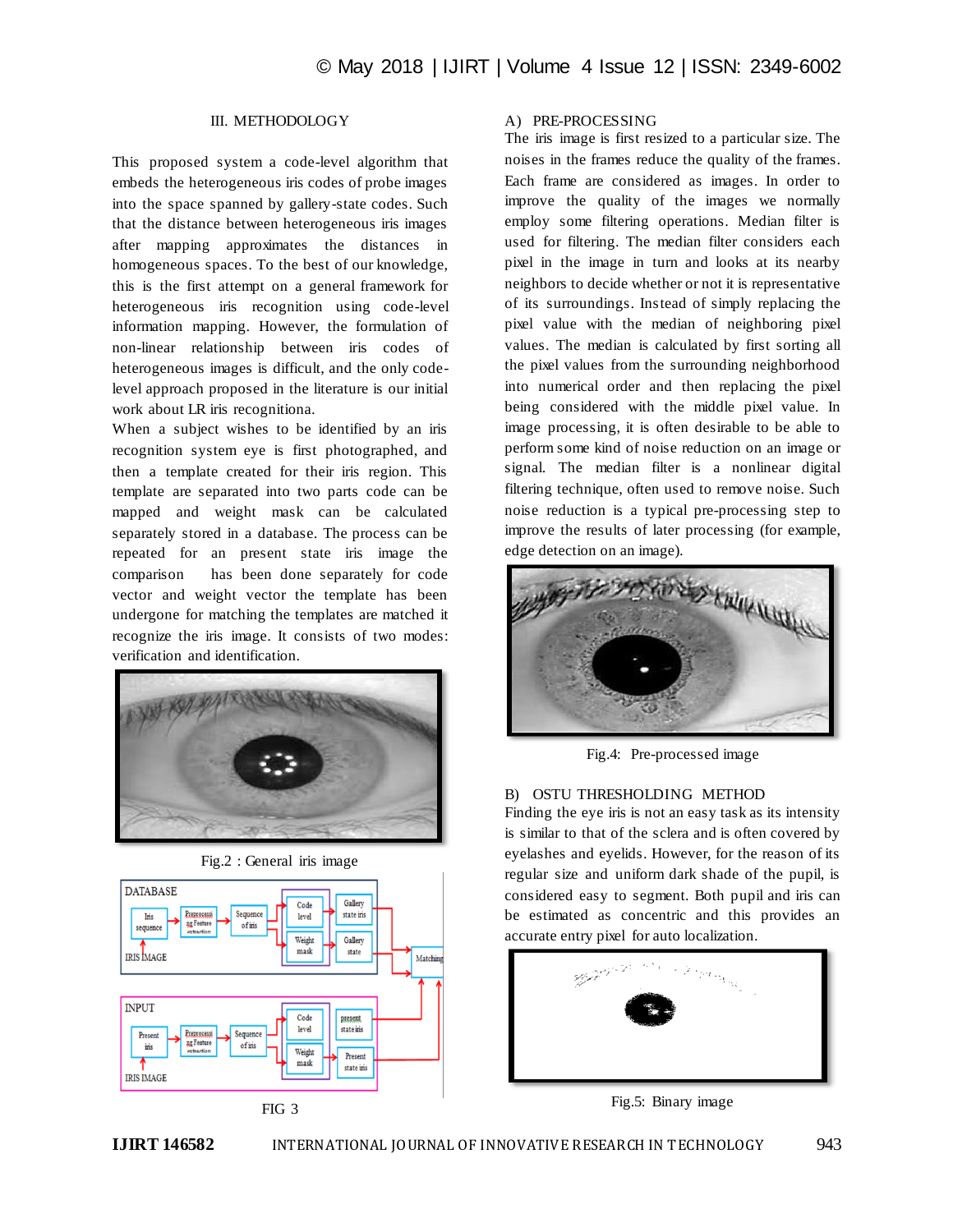

Fig.6: Inverted Binary image

#### C) SEGMENTATION

The general Hough transform can be used to detect geo-metric shapes that can be written in parametric form such as lines, circles, parabolas, and hyperbolas . The circular Hough transform can be used to detect the circles of a known radius in an image. The equation of a circle can be written as

#### $r2 = (x a)2 + (y b)2$

Where r is the radius of the circle and a and b are the center coordinates. In parametric form, the points on the equation of a circle can be written as follows:





Fig. 7: segmented iris image

#### D)FEATURE EXTRACTION

In machine learning, pattern recognition and in image processing, feature extraction starts from an initial set of measured data and builds derived values (features) intended to be informative and non-redundant, facilitating the subsequent learning and generalization steps, and in some cases leading to better human interpretations. Feature extraction is related to dimensionality reduction.When the input data to an algorithm is too large to be processed and it is suspected to be redundant then it can be transformed into a reduced set of

features.Determining a subset of the initial features is called feature selection.The selected features are expected to contain the relevant information from the input data, so that the desired task can be performed by using this reduced representation instead of the complete initial data.



Fig.8: Feature Extracted Iris Image

## E)CODE LEVEL MAPPING

PCA is a useful statistical technique that has found application in field such as face recognition and image compression, and is a common technique for finding patterns in data of high dimension. It involves a mathematical procedure that transforms a number of (possibly) correlated variables into a (smaller) number of uncorrelated variables called principal component. The first principal component accounts for as much for as much of the variability in the data as possible, and each succeeding component accounts for as much of the remaining variability as possible. Depending on the field of application, it is also named the discrete Karhunen-Loeve transform (KLT), the Hoteling transform or proper orthogonal decomposition (POD).PCA was invented in 1901 by Karl Pearson. Now it is mostly used as a tool in exploratory data analysis and for making predictive models. PCA involves the calculation of the eigenvalue decomposition of a data covariance matrix or singular value decomposition of a data matrix, usually after mean centering the data for each attribute. The results of a PCA are usually discussed in tens of component scores and loadings. CA is the simplest of the true eigenvector-based multivariate analyses. Often, its operation can be thought of as revealing the internal structure of the data in a way which best explains the variance in the data. If a multivariate dataset is visualized as a set of coordinates in a high- dimensional data space (1 axis per variable).

Step 1: Get these data from the iris regions.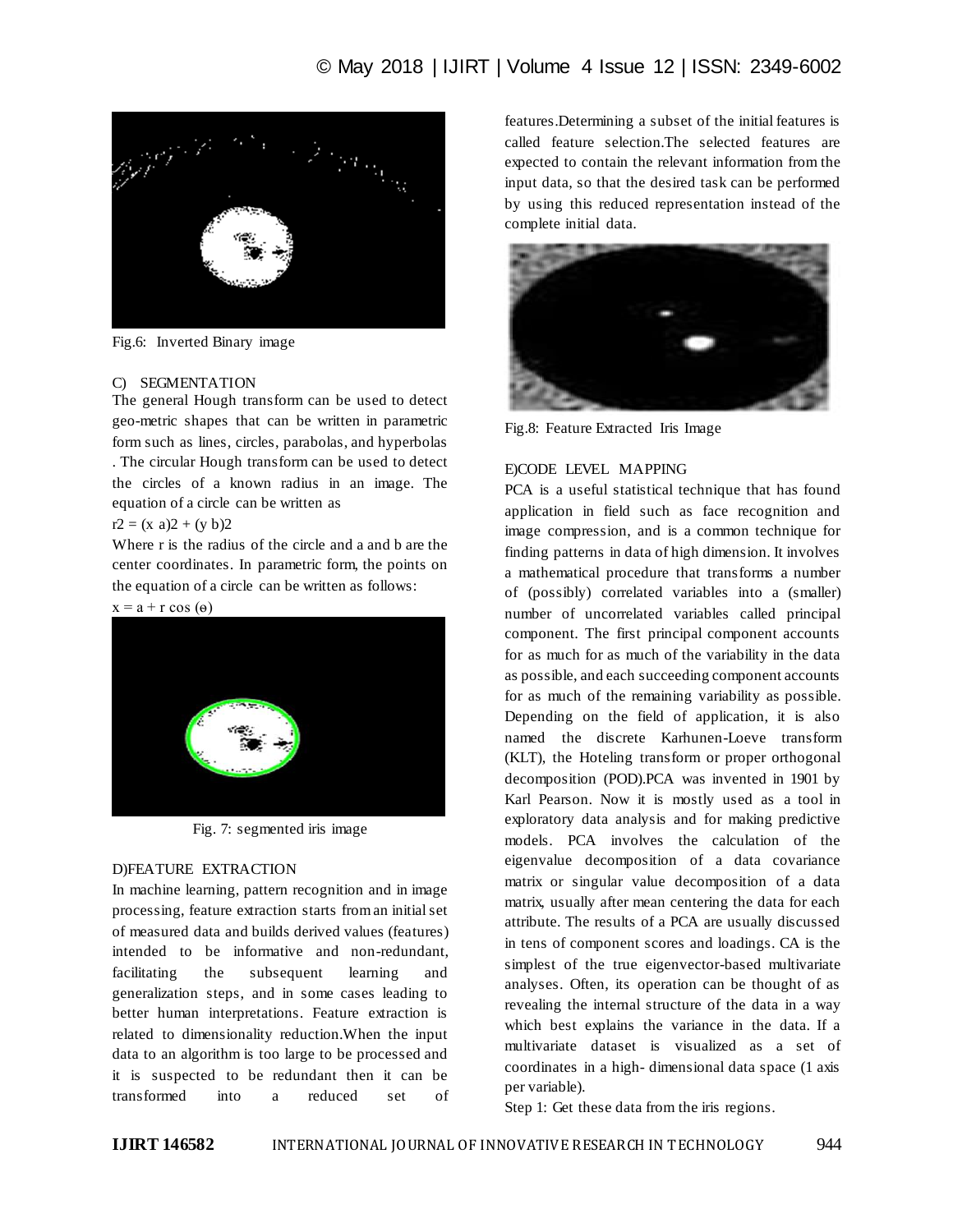Step 2: Subtract the mean.

Step 3: Calculate the covariance matrix.

Step 4: Calculate the eigenvectors and eigenvalues of the covariance matrix. Since the covariance matrix is square, we can calculate the eigenvectors and eigenvalues for this matrix. These are rather important, as they tell us useful information about our data.

Step 5: Choosing components and forming a feature vector

Step 6: Deriving the new data set



Fig.9: Code Generated

#### F) MATCHING

We divide the image into small processing blocks (32 by 32 pixels) and perform the Correlation .The correlation is one of the most common and most useful statistics. A correlation is a single number that describes the degree of relationship between two variables. When the images are compared with it then the correlation becomes autocorrelation.The resolution which must be greater than 0.7.



G)FLOWCHART



#### H) IMAGE PROCESSING TOOLBOX IN MATLAB

Image processing toolbox provides a comprehensive set if reference- standard algorithms, functions, and apps for image processing, analysis, visualization, and algorithm development. It can perform image analysis, image segmentation, image enhancement, noise reduction, geometric transformations, and image registration. Image processing toolbox supports a diverse set of image types, including high dynamic range, giga pixel resolution, embedded ICC profile, and topographic.

Visualization functions and apps explore images and videos, examine a region of pixels, adjust color and contrast, create contours or histograms, and manipulate regions of interest. The toolbox supports workflows for processing, displaying, and navigating large images.

#### Oculus Rift

At the top of the price range, Oculus Rift plans on being the gold standard of Virtual Reality HMDs. Specifically designed for video gaming, it has a high field of view, delivering the very best in immersive virtual experiences.

#### IV. RESULTS

We evaluate the proposed iris image is available databases. The software MATLAB was used to extract code from iris images and inbuilt used medium filter for reducing unwanted noise. The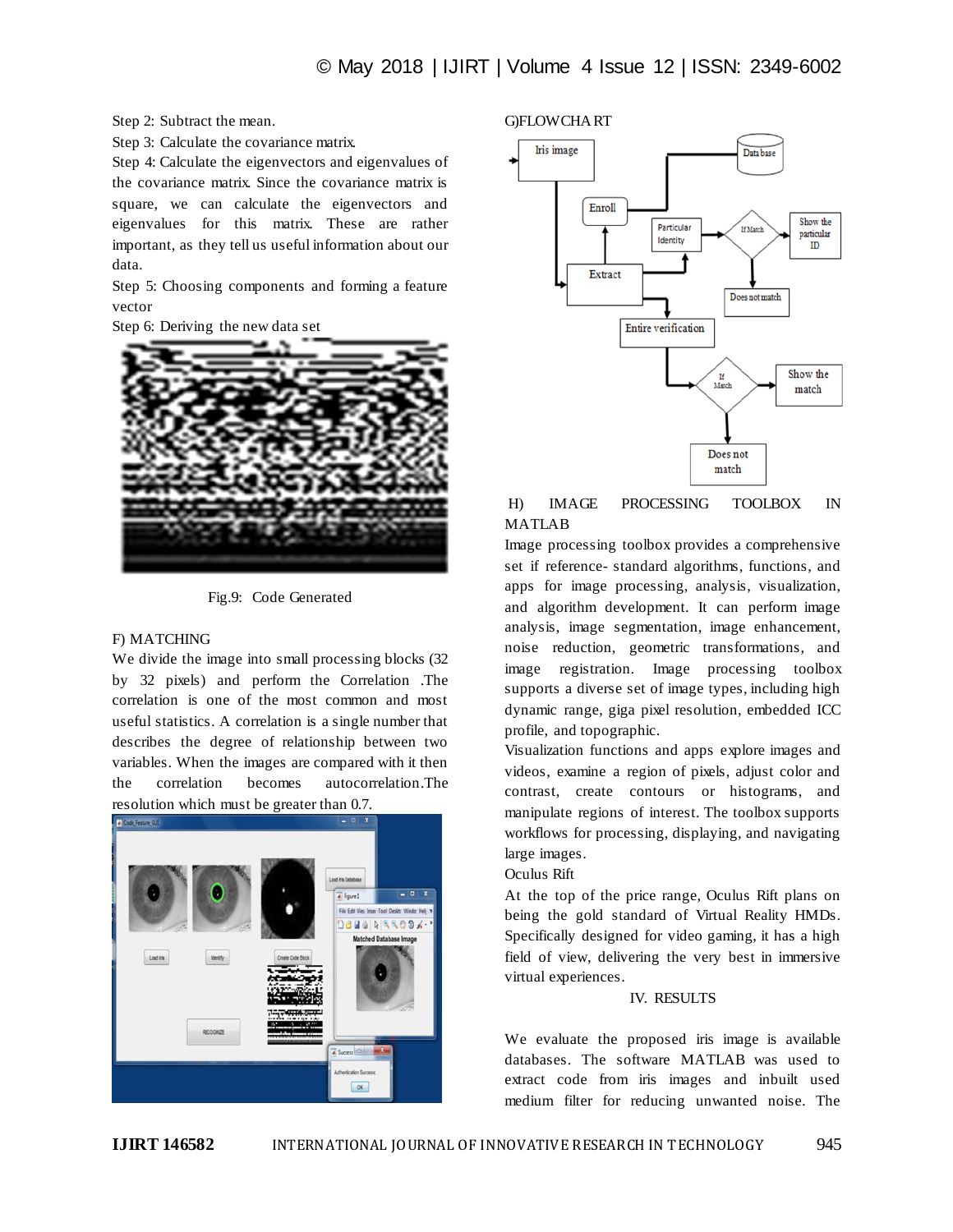major advantage of our system is create a robust security by generating and features has been extracted to match.



Original Image



Gary scale image output



Binary Image Output



Inverted Binary Image Output



Noise Removed Image Output



Feature Extracted Output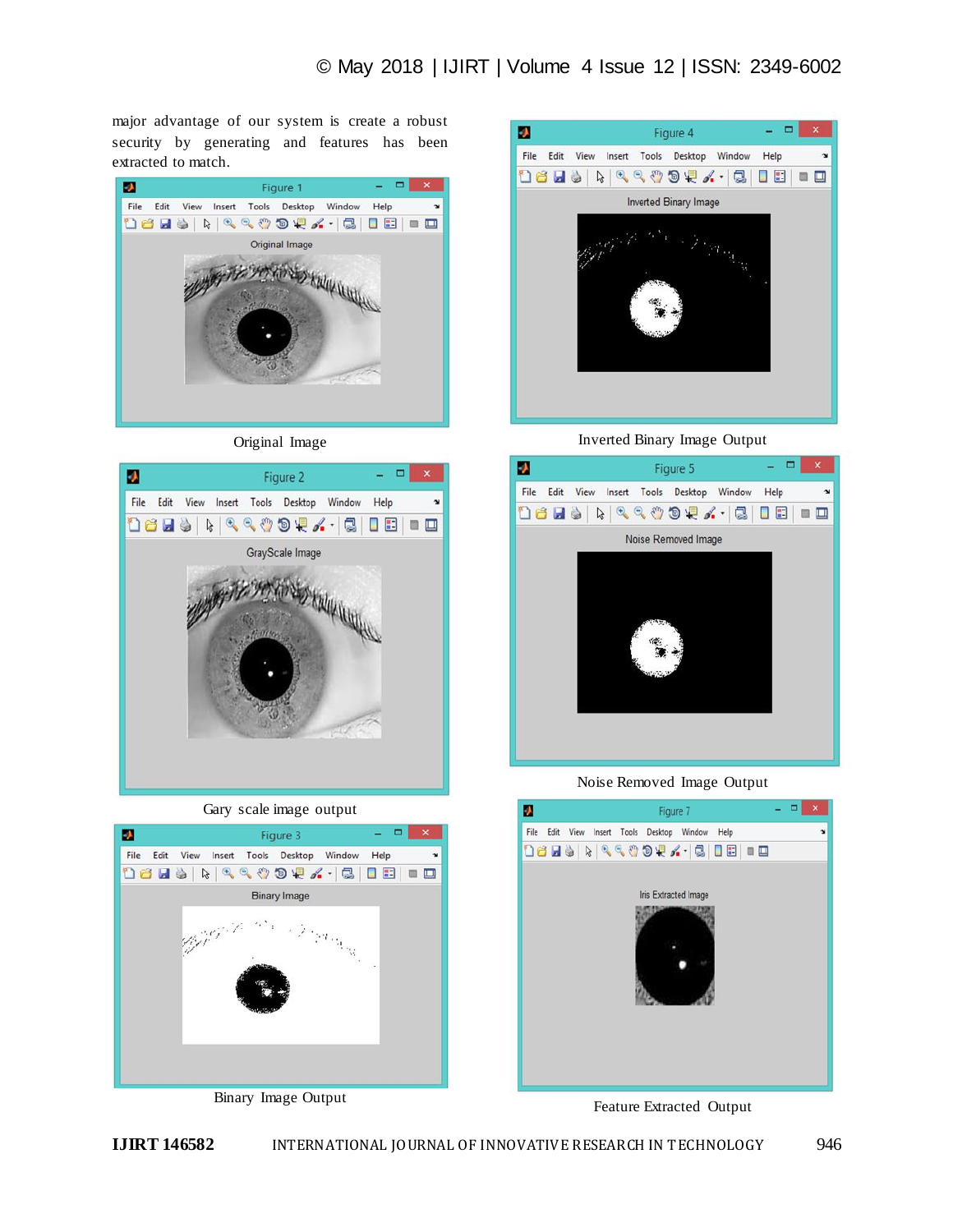





Success Authentication



Authentication failure

## **REFERENCES**

- [1] P. Stavroulakis and M. Stamp, Handbook of Information and Communication Security. Springer, 2010.
- [2] N. Ratha, J. Connell, and R. Bolle, An Analysis of Minutiae Matching Strength. Springer Berlin Heidelberg, 2001, vol. 2091, book section 32, pp. 223–228.
- [3] K. Martin, L. Haiping, F. M. Bui, K. N. Plataniotis, and D. Hatzinakos, "A biometric encryption system for the self-exclusion scenario of face recognition," IEEE Systems Journal, vol. 3, no. 4, pp. 440–450, 2009.
- [4] A. Jain, A. Ross, and U. Uludag, "Biometric template security: Challenges and solutions," in 13th European Signal Processing Conference, EUSIPCO05, 2005, pp. 1–4.
- [5] J. Daugman, "How iris recognition works," IEEE Transactions on Circuits and Systems for Video Technology, vol. 14, no. 1, pp. 21–30, 2004.
- [6] S. Venugopalan and M. Savvides, "How to generate spoofed irises froman iris code template," IEEE Transactions on Information Forensics and Security, vol. 6, no. 2, pp. 385– 395, 2011.
- [7] J. Galbally, A. Ross, M. Gomez-Barrero, J. Fierrez, and J. Ortega- Garcia, "Iris image reconstruction from binary templates: An efficient probabilistic approach based on genetic algorithms," Computer Vision and Image Understanding, vol. 117, no. 10, pp. 1512–1525, 2013.
- [8] K. Park, D. Jeong, B. Kang, and E. Lee, A Study on Iris Feature Watermarking on Face Data. Springer Berlin Heidelberg, 2007, vol. 4432, book section 47, pp. 415–423.
- [9] A. Hassanien, A. Abraham, and C. Grosan, "Spiking neural network and wavelets for hiding iris data in digital images," Soft Computing, vol. 13, no. 4, pp. 401–416, 2009.
- [10] S. Majumder, K. J. Devi, and S. K. Sarkar, "Singular value decomposition and waveletbased iris biometric watermarking," IET Biometrics, vol. 2, no. 1, pp. 21–27, 2013
- [11] M. Paunwala and S. Patnaik, "Biometric template protection with DCT- based